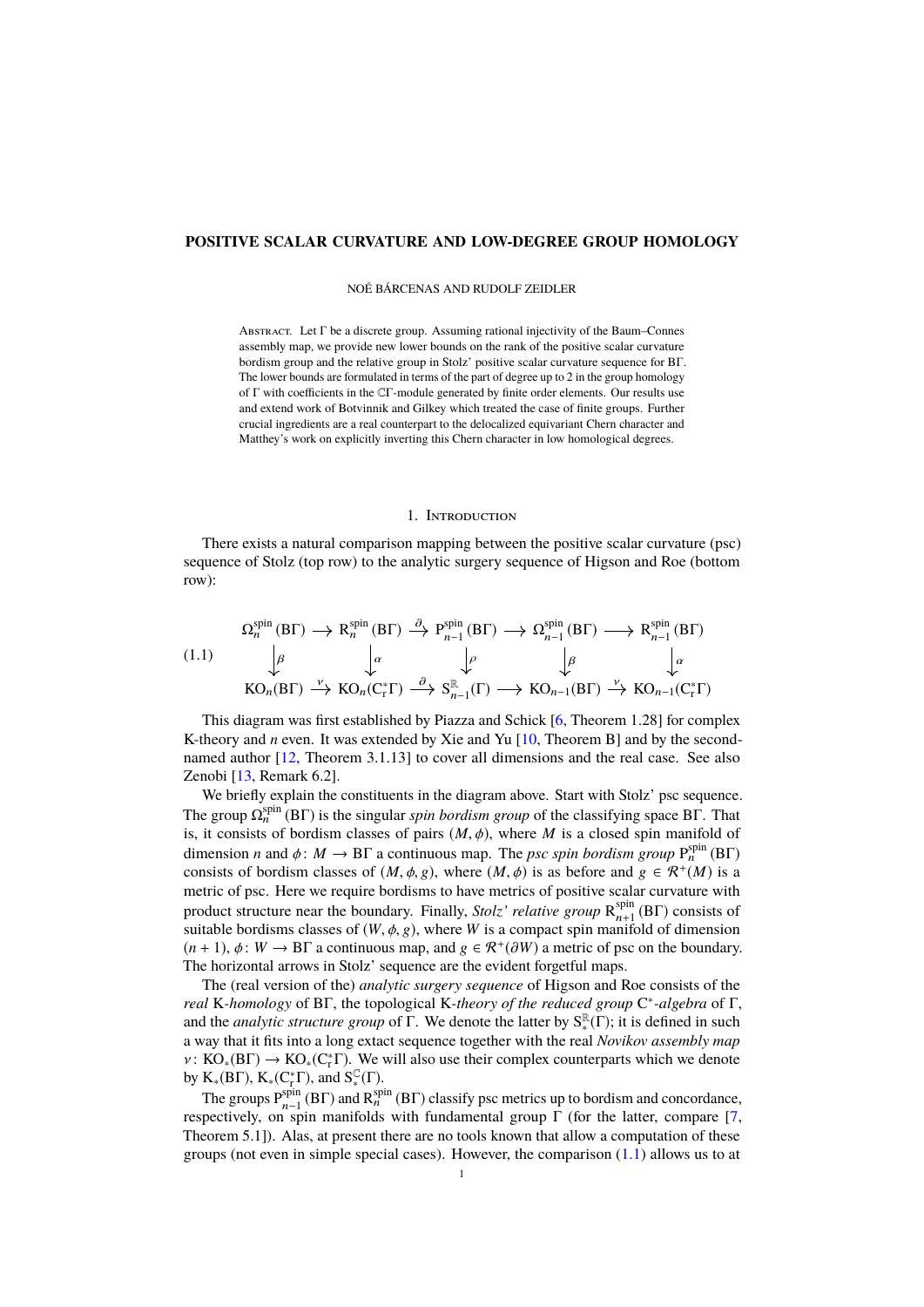least obtain lower bounds on these groups (for example in terms of their rank) using the index-theoretic information contained in the sequence of Higson and Roe. To that end, it is important to know something about the size of the image of the *relative index map*  $\alpha: R_n^{\text{spin}}(B\Gamma) \to \text{KO}_n(\text{C}_r^*\Gamma)$  and the *higher Rho-invariant*  $\rho: P_{n-1}^{\text{spin}}(B\Gamma) \to S_n^{\mathbb{R}}$ <br>The first case where something can be said is the class of finite groups. Inde  $_{n-1}^{\mathbb{R}}(\Gamma).$ 

The first case where something can be said is the class of finite groups. Indeed, let *H* be a finite group. Let  $R(H)$  denote its complex representation ring and  $R_0^q$  $\binom{q}{0}$  (*H*) be the subgroup generated by those representations  $\rho$  of virtual dimension 0 such that its character  $\chi_{\rho}$  satisfies  $\chi_{\rho}(\gamma^{-1}) = (-1)^q \chi_{\rho}(\gamma)$  for all  $\gamma \in H$ . Botvinnik and Gilkey [\[2,](#page-9-5) Theorem 2.1] showed that the goals of the positive scalar quantum bordian group  $\mathbf{P}^{\text{spin}}$  (*BH*) is hounded below the rank of the positive scalar curvature bordism group  $P_{2a}^{spin}$  $\sum_{2q+4k-1}^{spin}$  (BH) is bounded below by the rank of  $R_0^q$  $\frac{q}{0}$ (*H*), where *k* ≥ 1, *q* ∈ {0, 1} with 4*k* + 2*q* ≥ 6. They used relative nese are numerical invariants that are related to the higher *o*-invariant via eta-invariants. These are numerical invariants that are related to the higher  $\rho$ -invariant via certain trace maps, see for instance [\[4\]](#page-9-6). In fact, Botvinnik and Gilkey's result implies that both  $\rho: P_{n-1}^{\text{spin}}$ <br>for  $n > 6$  (we  $S_{n-1}^{\text{spin}}$  (B*H*) →  $S_n^{\mathbb{R}}$  $\sum_{n=1}^{\infty}$  (*H*) and  $\alpha$ :  $R_n^{\text{spin}}$  (*BH*)  $\rightarrow$  KO<sub>n</sub>(C<sub>i</sub><sup>\*</sup>*H*) are *rationally surjective* in Section 4). Moreover, recently Weinberger and Yu [81 and Xie for  $n \ge 6$  (we explain this in Section [4\)](#page-6-0). Moreover, recently Weinberger and Yu [\[8\]](#page-9-7) and Xie and Yu [\[9\]](#page-9-8) gave lower bounds for a large class of infinite groups based on the number of torsion elements with pairwise different orders.

The results mentioned above only yield information for *n* even. Using product formulas one can obtain further ad-hoc examples of non-trivial relative indices and  $\rho$ -invariants by taking certain products, see [\[11,](#page-9-9) Corollary 6.10] and [\[13,](#page-9-3) Corollary 5.24]. For instance, taking products with the circle allows to also produce examples for *n* odd.

In the main results of this paper, we give new systematic lower bounds for all  $n \ge 7$  on the image of the relative index and the Rho-invariant based on the part of degree up to 2 of a certain group homology. The vague idea is that the result of Botvinnik and Gilkey yields the 0-dimensional part, and degrees 1 and 2 can be obtained from this by taking products with circles and oriented surfaces. We use the *Baum–Connes assembly map*  $\mu: K_*^{\Gamma}(\underline{E}\Gamma) \to K_*(C^*_r\Gamma)$ , the *delocalized Chern character* of Baum and Connes [\[1\]](#page-9-10), and —<br>most centrally — its explicit partial inverse in degrees up to 2 due to Matthey [5] most centrally — its explicit partial inverse in degrees up to 2 due to Matthey [\[5\]](#page-9-11).

To state our results, we need to start with some preparations. Let  $\Gamma$  be a discrete group and denote by  $\Gamma_{fin}$  the set of elements of finite order of Γ. Let FΓ be the set of all finitely supported functions  $\Gamma_{fin} \to \mathbb{C}$ . Letting  $\Gamma$  act by conjugation on  $\Gamma_{fin}$  turns F $\Gamma$  into a CΓ-module. The delocalized equivariant Chern character yields an isomorphism

(1.2) 
$$
\underline{\text{ch}}_{\Gamma} \colon \text{K}_{p}^{\Gamma}(\underline{\text{E}}\Gamma) \otimes \mathbb{C} \xrightarrow{\cong} \bigoplus_{k \in \mathbb{Z}} \text{H}_{p+2k}(\Gamma; \text{FT})
$$

It was first introduced by Baum and Connes [\[1\]](#page-9-10) but we will instead work with the "handicrafted Chern character" of Matthey [\[5,](#page-9-11) Theorem 1.4]. Matthey also constructed maps Chern character. Moreover, he defined explicit maps  $\beta_p^{(a)}$ : H<sub>p</sub>(Γ; FΓ)  $\rightarrow$  K<sub>p</sub>(C<sub>r</sub>Γ) which (t) :  $H_p(\Gamma; F\Gamma) \to K_p^{\Gamma}(\underline{E}\Gamma) \otimes \mathbb{C}$  for  $p \in \{0, 1, 2\}$  which are right-inverse to the delocalized satisfy  $\beta_p^{(a)} \circ (\mu \otimes \mathbb{C}) = \beta_p^{(t)}$  for  $p \in \{0, 1, 2\}$ , and thereby describe the Baum–Conness assembly map explicitly in low homological degrees.

To use these maps for our purposes, we need to adapt the above to to real K-homology. To that end, for  $q \in \{0, 1\}$ , let  $F^q \Gamma = \{ f \in FT \mid f(\gamma) = (-1)^q f(\gamma^{-1}) \,\forall \gamma \in \Gamma_{fin} \}$ . Then<br>FF =  $F^0 \Gamma \oplus F^1 \Gamma$  as CF-modules. We can now state our main result and its corollaries  $FT = F^0 \Gamma \oplus F^1 \Gamma$  as C $\Gamma$ -modules. We can now state our main result and its corollaries.

<span id="page-1-0"></span>**Theorem 1.1.** *For each*  $p \in \{0, 1, 2\}$ ,  $q \in \{0, 1\}$  *and*  $k ≥ 1$  *with*  $4k + 2q ≥ 6$ *, there exists a linear map*

$$
\beta_{p,q,k}^{\text{(psc)}} : H_p(\Gamma; \mathbf{F}^q \Gamma) \to \mathbf{R}_{p+2q+4k}^{\text{spin}} \text{ (B}\Gamma) \otimes \mathbb{C},
$$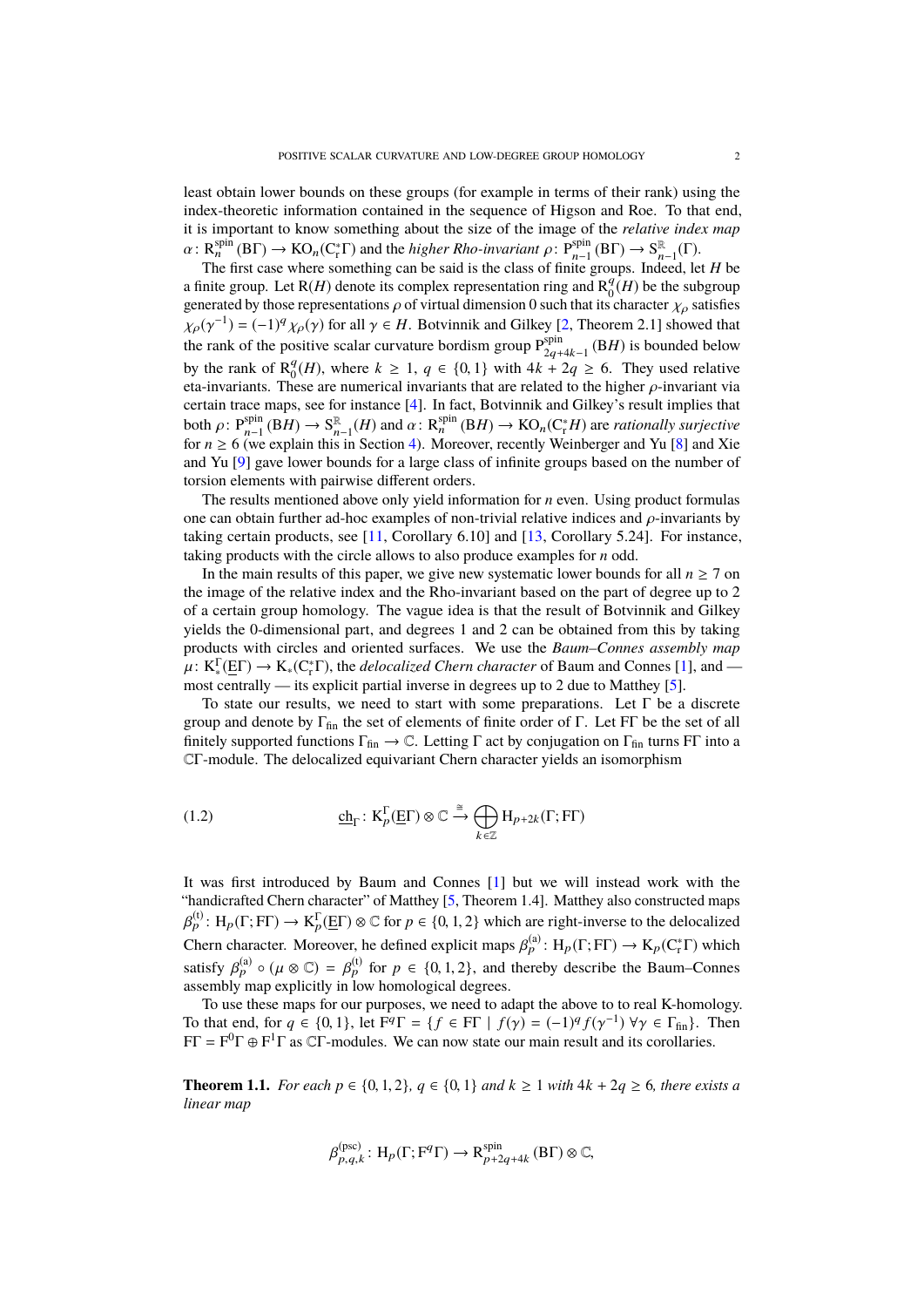*such that the following diagram commutes*



Here c:  $KO_*(C^*_r\Gamma) \to K_*(C^*_r\Gamma)$  is the complexification map from real to complex Ktheory. We implicitly use that complex K-theory is 2-periodic and real K-theory is rationally 4-periodic.

*Remark* 1.2. We do not claim that our maps  $\beta_{p,q}^{(\text{psc})}$ <br>Matthey) Indeed, their construction depends on  $p_{p,q,k}^{(psc)}$  are canonical (unlike the original maps of  $p,q,k$  choosing pre-images under the surjective Matthey). Indeed, their construction depends on choosing pre-images under the surjective map  $\alpha \otimes \mathbb{Q}$ :  $R_*^{spin} (BH) \otimes \mathbb{Q} \to KO_*(C^*_r H) \otimes \mathbb{Q}$  for each finite cyclic group *H*. However, after fixing these choices it is in principle possible to trace through the construction to obtain explicit formulas for  $\beta_{p,q,i}^{(\text{psc})}$  $_{p,q,k}^{(\text{psc})}$  similarly as in Matthey's work.

In any case, the mere existence of  $\beta_{p,q,i}^{(\text{psc})}$  $p, q, k$  allows us to deduce lower bounds and surjectivity results:

<span id="page-2-0"></span>**Corollary 1.3.** *Let*  $n \ge 7$ *. If the rational Baum–Connes assembly map*  $\mu \otimes \mathbb{Q}$  *is injective, then the rank of*  $\mathsf{R}^{\text{spin}}_n(\text{B}\Gamma)$  *is at least the dimension of* 

| $(H_0(\Gamma; \mathbf{F}^0 \Gamma) \oplus H_2(\Gamma; \mathbf{F}^1 \Gamma)$ $n \equiv 0 \mod 4$ ,                                                                                                                                                        |                       |
|----------------------------------------------------------------------------------------------------------------------------------------------------------------------------------------------------------------------------------------------------------|-----------------------|
| H <sub>1</sub> ( $\Gamma$ ; $F^0\Gamma$ ) $n \equiv 1 \mod 4$ ,<br>H <sub>0</sub> ( $\Gamma$ ; $F^1\Gamma$ ) $\oplus$ H <sub>2</sub> ( $\Gamma$ ; $F^0\Gamma$ ) $n \equiv 2 \mod 4$ ,<br>H <sub>1</sub> ( $\Gamma$ ; $F^1\Gamma$ ) $n \equiv 3 \mod 4$ . | $n \equiv 1 \mod 4$ , |
|                                                                                                                                                                                                                                                          |                       |
|                                                                                                                                                                                                                                                          | $n \equiv 3 \mod 4$ . |
|                                                                                                                                                                                                                                                          |                       |

<span id="page-2-1"></span>**Corollary 1.4.** *Let*  $n \ge 7$ *. If the rational Baum–Connes assembly map*  $\mu \otimes \mathbb{Q}$  *is injective,* then the real of  $\mathbb{P}^{\text{spin}}$  (BF) is at least the dimension of *then the rank of*  $P_{n-1}^{spin}$ n−1 (BΓ) *is at least the dimension of*

| $H_0(\Gamma; F_0^0 \Gamma) \oplus H_2(\Gamma; F^1 \Gamma)$ $n \equiv 0 \mod 4$ ,<br>$H_1(\Gamma; F_0^0 \Gamma)$ $n \equiv 1 \mod 4$ ,<br>$H_0(\Gamma; F^1 \Gamma) \oplus H_2(\Gamma; F_0^0 \Gamma)$ $n \equiv 2 \mod 4$ ,<br>$H_1(\Gamma; F^1 \Gamma)$ $n \equiv 3 \mod 4$ , |  |
|------------------------------------------------------------------------------------------------------------------------------------------------------------------------------------------------------------------------------------------------------------------------------|--|
|                                                                                                                                                                                                                                                                              |  |
|                                                                                                                                                                                                                                                                              |  |
|                                                                                                                                                                                                                                                                              |  |

*where*  $F_0^0 = \{ f \in F^0 \mid f(1) = 0 \}.$ 

In comparison, Botvinnik and Gilkey [\[2,](#page-9-5) Theorem 0.1] imply that for a finite group *H* and  $n \geq 6$  even, the rank of  $P_{n-1}^{\text{spin}}$  $\lim_{n-1}$  (B*H*) is bounded below by the dimension of  $\mathrm{H}_0(H; \mathrm{F}^0_0 H)$  if *n* ≡ 0 mod 4 or  $H_0(H; F^1H)$  if *n* ≡ 2 mod 4.

<span id="page-2-2"></span>**Corollary 1.5.** *Let*  $n \ge 7$ *. Let the rational homological dimension of*  $\Gamma$  *be at most* 2*. Then, if the rational Baum–Connes assembly map* µ <sup>⊗</sup> <sup>Q</sup> *is surjective, the rational relative index map*

$$
\alpha \otimes \mathbb{Q} \colon \mathrm{R}_n^{\mathrm{spin}}(\mathrm{B}\Gamma) \otimes \mathbb{Q} \to \mathrm{KO}_n(\mathrm{C}_r^*\Gamma) \otimes \mathbb{Q}
$$

*is surjective.*

*If* µ <sup>⊗</sup> <sup>Q</sup> *is an isomorphism, then the rational higher Rho-invariant*

$$
\rho \otimes \mathbb{Q} \colon \mathrm{P}_{n-1}^{\mathrm{spin}}(\mathrm{B} \Gamma) \otimes \mathbb{Q} \twoheadrightarrow \mathrm{S}_{n-1}^{\mathbb{R}}(\Gamma) \otimes \mathbb{Q}
$$

*is also surjective.*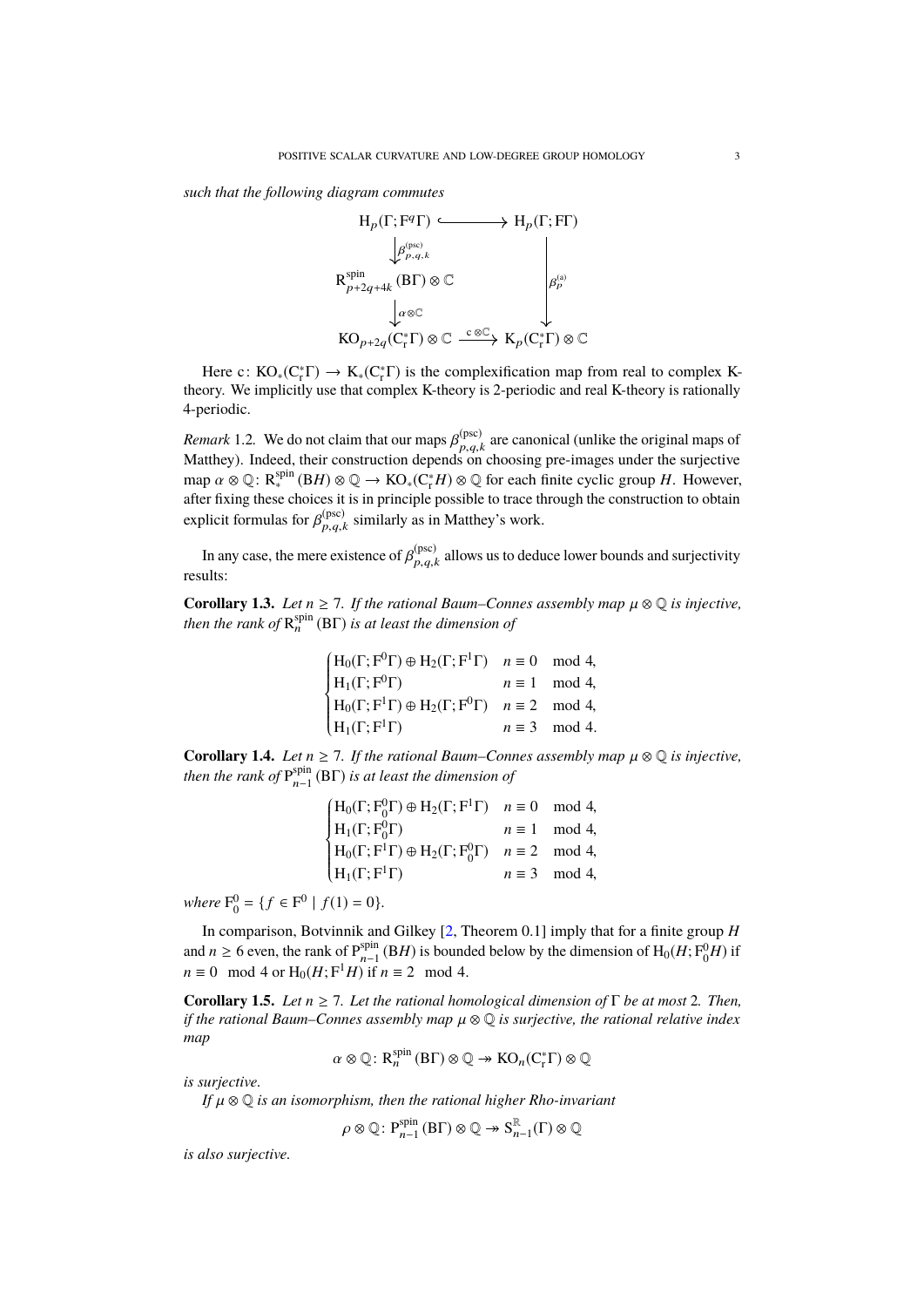### 2. THE DELOCALIZED EQUIVARIANT PONTRYAGIN CHARACTER

In this section, we exhibit the *delocalized equivariant Pontryagin character*, which is the real counterpart to the delocalized equivariant Chern character. It is obtained from the delocalized Chern character by precomposing it with complexification.

Start with some preparations. The rationalized equivariant real K-homology KO<sup>•</sup>• ⊗ Q is 4-periodic. Indeed, it is a module over  $KO_*(pt) \otimes \mathbb{Q} \cong \mathbb{Q}[\alpha, \beta, \beta^{-1}]/\langle \alpha^2 - 4\beta \rangle$  with  $\alpha \in KO_*(pt)$   $\beta \in KO_*(pt)$  and module multiplication with  $\alpha/2$  implements the 4-periodicity  $\alpha \in KO_4(pt)$ ,  $\beta \in KO_8(pt)$  and module multiplication with  $\alpha/2$  implements the 4-periodicity. We will implicitly use this 4-periodicity whenever convenient.

The complexification c:  $\overline{KO}_*(pt) \to K_*(pt) \cong \mathbb{Z}[\xi, \xi^{-1}]$  satisies  $c(\alpha) = 2\xi^2$  and  $c(\beta) =$ <br>where  $\xi \in K_2(pt)$ ξ <sup>4</sup>, where  $\xi \in K_2(pt)$ .<br>Complex K-bomol

Complex K-homology rationally decomposes into two copies of real K-homoloy:

<span id="page-3-2"></span>**Proposition 2.1.** *Complexification yields an isomorphism of proper equivariant homology theories:*

<span id="page-3-0"></span>(2.1) 
$$
\mathbf{c} := \mathbf{c} + \xi^{-1} \mathbf{c} : (\mathbf{KO}_{*}^{\bullet} \oplus \mathbf{KO}_{*+2}^{\bullet}) \otimes \mathbb{Q} \xrightarrow{\cong} \mathbf{K}_{*}^{\bullet} \otimes \mathbb{Q}.
$$

The decomposition  $(2.1)$  can be used to decompose the equivariant delocalized Chern character and thereby obtain the *delocalized Pontryagin character*:

<span id="page-3-1"></span>**Proposition 2.2.** *The equivariant delocalized Chern character composed with complexification yields an isomorphism*

$$
\underline{\mathbf{ph}}_{\Gamma}:=\underline{\mathbf{ch}}_{\Gamma}\circ\mathbf{c}\colon\mathrm{KO}_{p}^{\Gamma}(\underline{\mathrm{E}}\Gamma)\otimes\mathbb{C}\xrightarrow{\cong}\bigoplus_{k\in\mathbb{Z}}\mathrm{H}_{p+4k}(\Gamma; \mathrm{F}^0\Gamma)\oplus\mathrm{H}_{p+2+4k}(\Gamma;\mathrm{F}^1\Gamma).
$$

Since Matthey's maps are right-inverse to the delocalized Chern character, Proposition [2.2](#page-3-1) immediately implies that they decompose as follows:

<span id="page-3-5"></span>**Corollary 2.3.** *Using the identification* [\(2.1\)](#page-3-0)*, Matthey's inverse maps* [\[5\]](#page-9-11)

$$
\beta_p^{(t)}: H_p(\Gamma; F\Gamma) \to K_p^{\Gamma}(\underline{E}\Gamma) \otimes \mathbb{C}, \qquad p \in \{0, 1, 2\},\
$$

*restrict to maps*

$$
\beta_{p,q}^{(t)}: H_p(\Gamma; \mathbf{F}^q \Gamma) \to \mathrm{KO}_{p+2q}^{\Gamma}(\underline{\mathrm{E}} \Gamma) \otimes \mathbb{C}, \qquad p \in \{0, 1, 2\}, q \in \{0, 1\}.
$$

Analogously as in the complex case we write  $\beta_{p,q}^{(a)} := \mu \otimes \mathbb{C} \circ \beta_{p,q}^{(t)}$ , where here by abuse<br>patetion  $\mu_{\mathbf{C}}(\mathbf{C}^{\mathbf{F}}) \rightarrow \mathbf{KQ}$  ( $\mathbf{C}^{\ast}(\mathbf{C}^{\mathbf{F}})$  denotes the real variance of the Beum Connectio of notation  $\mu$ :  $KO_{p+2q}^{\Gamma}(\underline{E}\Gamma) \to KO_{p+2q}(C_r^*\Gamma)$  denotes the real version of the Baum–Connes assembly map.

The proofs of Propositions [2.1](#page-3-2) and [2.2](#page-3-1) can essentially be reduced to the case of finite groups. Thus we need some facts about equivariant K-homology of a finite group and fix some notation. For more details on the following we refer for example to [\[3,](#page-9-12) Chapter 2]:

Let  $R(H)$  denote the complex representation ring and  $RO(H)$  its real counterpart. Let c:  $RO(H) \rightarrow R(H)$  be complexification and r:  $R(H) \rightarrow RO(H)$  be realification. Let  $\tau: R(H) \to R(H)$  be the map induced by complex conjugation. Then  $c \circ r = 1 + \tau$  and  $r \circ c = 2$ . Let  $R(H)/(1 + \tau)$  be a shorthand for the quotient group  $R(H)/(1 + \tau)(R(H))$ . Then the equivariant K-homology of a point satisfies

<span id="page-3-3"></span>(2.2) 
$$
KO_i^H(pt) \otimes \mathbb{Q} \cong \begin{cases} RO(H) \otimes \mathbb{Q} & i \equiv 0 \mod 4, \\ R(H)/(1 + \tau) \otimes \mathbb{Q} & i \equiv 2 \mod 4, \\ 0 & \text{otherwise,} \end{cases}
$$

<span id="page-3-4"></span>(2.3) 
$$
K_i^H(pt) \otimes \mathbb{Q} \cong \begin{cases} R(H) \otimes \mathbb{Q} & i \equiv 0 \mod 2, \\ 0 & \text{otherwise.} \end{cases}
$$

Moreover, complexification c:  $KO_i^H(pt) \to K_i^H(pt)$  is given by complexification of representations for  $i \equiv 0 \mod 4$ , and by the map  $1 - \tau$ :  $R(H)/(1 + \tau) \rightarrow R(H)$  for  $i \equiv 2$ mod 4.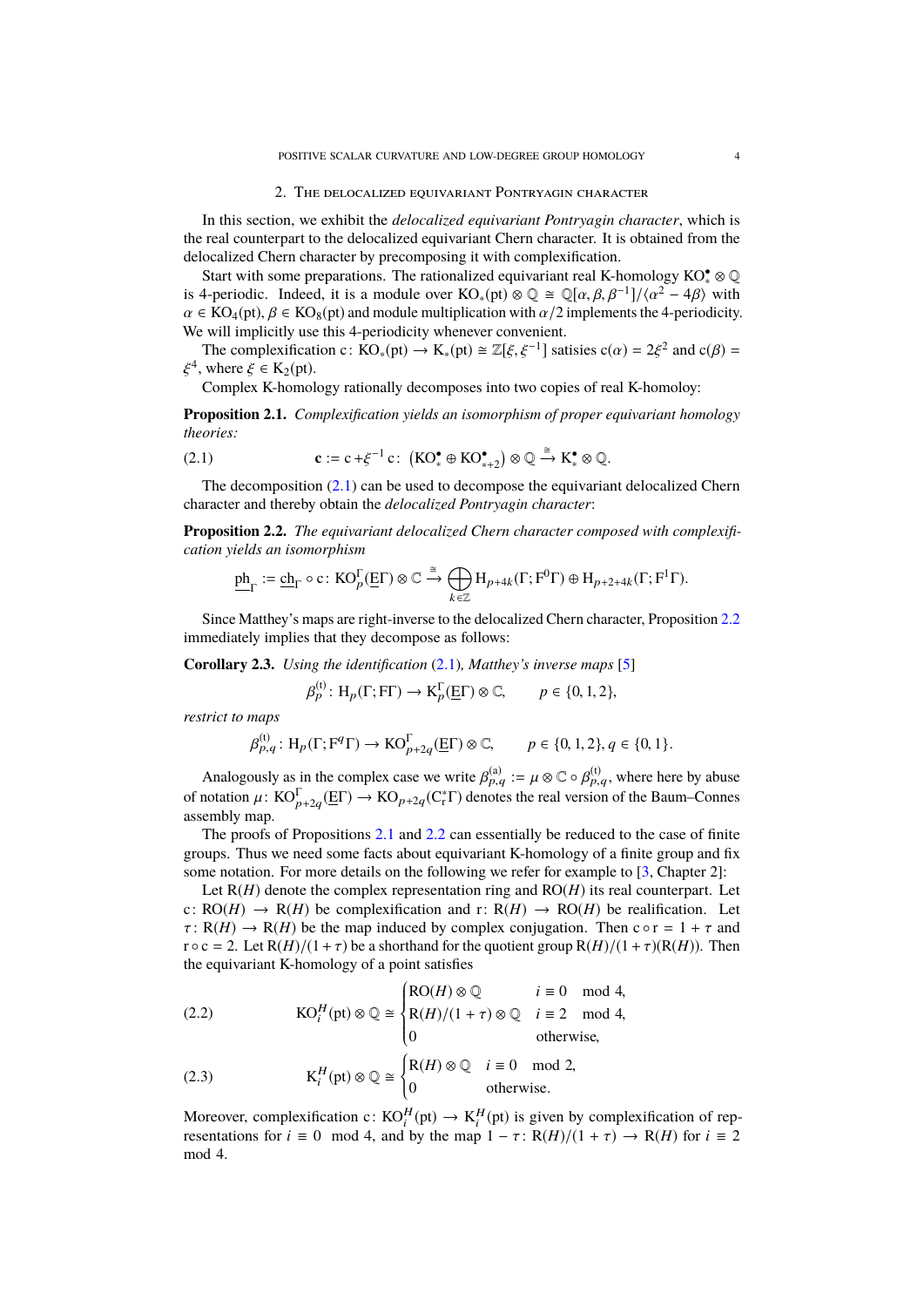We are now ready to prove the propositions of this section.

*Proof of Proposition* [2.1](#page-3-2). To show that  $\mathbf{c} := c + \xi^{-1} c$ :  $(KO^* \oplus KO^*_{*+2}) \otimes \mathbb{Q} \to K^* \otimes \mathbb{Q}$  is<br>an isomorphism of proper equivariant homology theories it suffices to show that an isomorphism of proper equivariant homology theories, it suffices to show that

<span id="page-4-0"></span>(2.4) 
$$
\mathbf{c}: \ \mathbf{c} + \xi^{-1} \mathbf{c}: \ \left(KO_i^H(\text{pt}) \oplus KO_{i+2}^H(\text{pt})\right) \otimes \mathbb{Q} \to \mathbf{K}_i^H(\text{pt}) \otimes \mathbb{Q}
$$

is an isomorphism for every finite group *H* and every  $i \in \mathbb{Z}$ . The map  $(KO_i^{\bullet} \oplus KO_{i+2}^{\bullet}) \otimes \mathbb{Q} \to$  $(KO_{t+2}^{\bullet} \oplus KO_{t+4}^{\bullet}) \otimes \mathbb{Q}, x \oplus y \mapsto y \oplus (\alpha/2) \cdot x$  defines a 2-periodicity on the left-hand side<br>which corresponds to Bott periodicity ofter applying  $e = e + \xi^{-1}e$ . Hence it suffices to check which corresponds to Bott periodicity after applying  $\mathbf{c} = c + \xi^{-1} c$ . Hence it suffices to check (2.4) for  $i \in \{0, 1\}$ . For  $i = 1$ , both sides of (2.4) are zero by (2.2) and (2.3). It remains to [\(2.4\)](#page-4-0) for *i* ∈ {0, 1}. For *i* = 1, both sides of (2.4) are zero by [\(2.2\)](#page-3-3) and [\(2.3\)](#page-3-4). It remains to check *i* = 0. In this case **c** correponds to the map  $(RO(H) \oplus R(H)/(1 + \tau)) \otimes Q \rightarrow R(H) \otimes Q$ ,  $x \oplus [y] \mapsto c(x) + y - \tau(y)$ . This is an isomorphism because the map  $R(H) \otimes Q \rightarrow (RO(H) \oplus R(H)/(1 + \tau)) \otimes Q \neq \frac{1}{2}(\tau(z) \oplus [z])$  is an explicit inverse  $(RO(H) \oplus R(H)/(1 + \tau)) \otimes \mathbb{Q}, z \mapsto \frac{1}{2}(r(z) \oplus [z])$  is an explicit inverse.

*Proof of Proposition* [2.2](#page-3-1)*.* We first recall that we have the (non-equivariant) Pontryagin character isomorphism

<span id="page-4-1"></span>(2.5) 
$$
\text{ph} = \text{ch} \circ \text{c}: \text{KO}_p(X) \otimes \mathbb{Q} \xrightarrow{\cong} \bigoplus_{k \in \mathbb{Z}} \text{H}_{p+4k}(X; \mathbb{Q})
$$

which is, by definition, the Chern character applied after complexification. In particular, the proposition holds if  $\Gamma$  is torsion-free.

Next we deal with the case where  $\Gamma = H = \mathbb{Z}/n\mathbb{Z}$  is a finite cyclic group. Then the Chern character yields an isomorphism  $\underline{ch}_H$ : R(*H*) =  $K_0^H(pt) \rightarrow H_0(H; FH)$  as all the other homology groups vanish. We have  $H_0(H; FH) = FH = \mathbb{C}^H$  and  $\underline{ch}_H$  associates to a representation  $[\rho] \in R(H)$  its character  $\chi_{\rho}$ . As the character of any real representation is symmetric and the character of an element in the image of  $(1 - \tau)$ :  $R(H) \rightarrow R(H)$  is antisymmetric, we conclude from this that

(2.6) 
$$
\underline{\text{ch}}_{\Gamma}(\text{c}(\text{KO}_{2q}^{H}(\text{pt}))) = \text{H}_{0}(H; \mathbf{F}^{q} H).
$$

Next we let *G* be some group and consider  $\Gamma := G \times \mathbb{Z}/n\mathbb{Z}$  and  $y \times z \in KO_{p+2q}^{\Gamma}(\mathbb{E}\Gamma)$ with  $y \in \text{KO}_p(\text{B}G) \cong \text{KO}_p^G(\text{E}G)$  and  $z \in \text{KO}_{2q}^{\mathbb{Z}/n\mathbb{Z}}(\text{pt})$ . There is a natural isomorphism  $\mathrm{K}_p^{G \times \mathbb{Z}/n\mathbb{Z}}(\underline{\mathrm{E}}G) \cong \mathrm{K}_p^G(\underline{\mathrm{E}}G) \otimes \mathrm{R}(\mathbb{Z}/n\mathbb{Z}) \cong \mathrm{K}_p^G(\underline{\mathrm{E}}G) \otimes \mathrm{K}_0^{\mathbb{Z}/n\mathbb{Z}}$  $\frac{\mathbb{Z}/n\mathbb{Z}}{0}$  (pt) and a commutative diagram

<span id="page-4-2"></span>
$$
K_p(BG) \otimes K_0^{\mathbb{Z}/n\mathbb{Z}}(pt) \otimes \mathbb{C} \xrightarrow{\times} K_p^{G \times \mathbb{Z}/n\mathbb{Z}}(\underline{E}G) \otimes \mathbb{C}
$$
  
\n
$$
\downarrow_{ch \otimes ch_{\mathbb{Z}/n\mathbb{Z}}}
$$
\n
$$
\bigoplus_{k \in \mathbb{Z}} H_{p+2k}(G; \mathbb{C}) \otimes H_0(\mathbb{Z}/n\mathbb{Z}; F\mathbb{Z}/n\mathbb{Z}) \xrightarrow{\times} \bigoplus_{k \in \mathbb{Z}} H_{p+2k}(\Gamma; F\Gamma)
$$

which in view of  $(2.1)$ ,  $(2.5)$  and  $(2.6)$  restricts to

<span id="page-4-3"></span>
$$
KO_p(BG) \otimes KO_{2q}^{\mathbb{Z}/n\mathbb{Z}}(pt) \otimes \mathbb{C} \xrightarrow{\times} KO_{p+2q}^{G \times \mathbb{Z}/n\mathbb{Z}}(\underline{E}G) \otimes \mathbb{C}
$$
  

$$
\downarrow^{ph} \otimes \underline{ch}_{\mathbb{Z}/n\mathbb{Z}} \circ \qquad \qquad \downarrow^{ch_r \circ c}
$$
  

$$
\oplus_{k \in \mathbb{Z}} H_{p+4k}(G; \mathbb{C}) \otimes H_0(\mathbb{Z}/n\mathbb{Z}; F^q\mathbb{Z}/n\mathbb{Z}) \xrightarrow{\times} \oplus_{k \in \mathbb{Z}} H_{p+4k}(\Gamma; F^q\Gamma)
$$

We conclude

(2.7) 
$$
\underline{\text{ch}}_{\Gamma}(\text{c}(\text{y} \times \text{z})) \in \bigoplus_{k \in \mathbb{Z}} H_{p+4k}(\Gamma; \mathbf{F}^q \Gamma).
$$

For general  $\Gamma$ , the equivariant K-homology  $K_p^{\Gamma}(\underline{E}\Gamma)$  is generated by elements of the form  $\varphi_*(y \times z)$  with  $G \subseteq \Gamma$  some subgroup,  $y \in K_p(BG)$ ,  $z \in K_0^{\mathbb{Z}/n\mathbb{Z}}$ <br>some group homomorphism, see [5] Theorem 1.3 and Sec  $\frac{\mathbb{Z}/n\mathbb{Z}}{0}$ (pt) and *φ* : *G* × ℤ/*n*ℤ → Γ<br>Section 71 – Using (2.1) this some group homomorphism, see  $[5,$  Theorem 1.3 and Section 7. Using  $(2.1)$ , this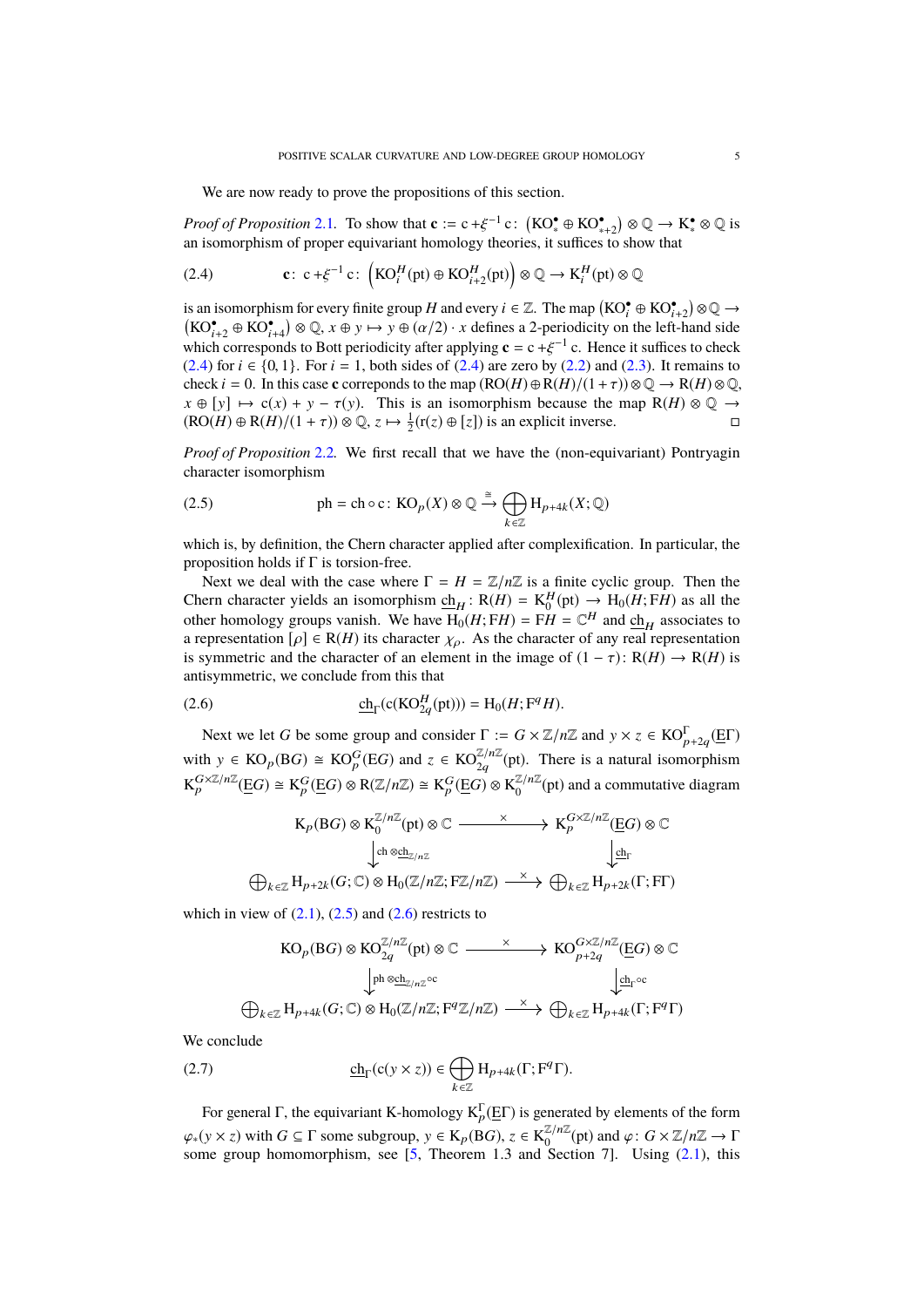implies that  $KO<sup>\Gamma</sup>(EF)$  is generated by elements of the form  $\varphi_*(y \times z)$  with  $y \in KO<sub>p</sub>(BG)$ ,  $z \in KO_{2q}^{\mathbb{Z}/n\mathbb{Z}}(\text{pt})$  such that  $i = p + 2q$ . Thus [\(2.7\)](#page-4-3) implies

<span id="page-5-0"></span>
$$
(2.8) \qquad \qquad (\underline{\text{ch}}_{\Gamma}\circ \text{c})(\text{KO}_{p}^{\Gamma}(\underline{\text{E}}\Gamma))\subseteq \bigoplus_{k\in \mathbb{Z}}\text{H}_{p+4k}(\Gamma; \text{F}^0\Gamma)\oplus \text{H}_{p+2+4k}(\Gamma;\text{F}^1\Gamma)
$$

Now the proposition follows by combining [\(2.1\)](#page-3-0) and [\(2.8\)](#page-5-0) and using the fact that  $\underline{ch}_{\Gamma}$  is an isomorphism.

## 3. Matthey's maps

In this section, we exhibit the real versions of Matthey's maps from Corollary [2.3](#page-3-5) more explicitly. We start with a brief summary of the material in [\[5\]](#page-9-11) that leads to Matthey's definition of

$$
\beta_P^{(t)}\colon H_p(\Gamma; F(\Gamma)) \to K_p^{\Gamma}(\underline{E}\Gamma) \otimes \mathbb{C}, \qquad p \in \{0, 1, 2\}.
$$

Let  $G^{(0)} := 1$ ,  $G^{(1)} := \mathbb{Z}$  and  $G^{(2),g} := \Gamma_g := \pi_1(\Sigma_g)$ , where  $\Sigma_g$  is the oriented surface of genus  $g \ge 1$ . To simplify the notation, we let  $G^{(2)}$  stand for  $G^{(2),g}$  for some g. Moreover, let  $G_n^{(p)} := G^{(p)} \times \mathbb{Z}/n\mathbb{Z}.$ 

There is an isomorphism  $H_p(\Gamma; F\Gamma) \cong \bigoplus_C H_p(BZ_C; \mathbb{C})$ , where the direct sum runs over all conjugacy classes of finite order elements and  $Z_C$  denotes the centralizer of some element in the conjugacy class *C*. An element  $x \in H_p(\Gamma; F\Gamma)$  is called *homogeneous* if it is contained in one of the direct summands. For each  $p \in \{0, 1, 2\}$  and  $n \ge 0$ , there is a certain fundamental class  $[G_n^{(p)}] \in H_p(G_n^{(p)}; FG_n^{(p)})$ . These have the property that for  $p \in \{0, 1, 2\}$ any homogeneous element  $x \in H_p(\Gamma; F\Gamma)$  can be written as  $x = \phi_*[G_n^{(p)}]$  for some  $G_n^{(p)}$  and some group homomorphism  $\phi: G_n^{(p)} \to \Gamma$ .

Moreover, there is a certain K-homological fundamental class  $[G_n^{(p)}]_K \in K_p^{G_n^{(p)}}(\underline{E}G_n^{(p)})\otimes \mathbb{C}.$ Setting  $\phi_*[G_n^{(p)}] \mapsto \phi_*[G_n^{(p)}]_K$  yields a well-defined map  $H_p(\Gamma; F(\Gamma)) \to K_p^{\Gamma}(\underline{E}\Gamma) \otimes \mathbb{C}$  that is right-inverse to the equivariant Chern character. This is Matthey's definition of  $\beta_p^{(t)}$ .<br>To describe how this man decomposes in the real case, we need to recall the definition

To describe how this map decomposes in the real case, we need to recall the definition of the K-homological fundamental class  $[G_n^{(p)}]_K$ . We start with the fundamental class  $[G^{(p)}]_K$  ∈ K<sub>p</sub>(E $G^{(p)}$ ) which are defined as  $[G^{(0)}]_K := 1 \in K_0(EG^{(0)}) = K_0(pt)$ ,  $[G^{(1)}]_K :=$  $[S^1]_K \in K_1(S^1) \cong K_1^{\mathbb{Z}}$  $\mathbb{Z}_1^{\mathbb{Z}}(\underline{E}\mathbb{Z})$  and  $[G^{(2)}]_K := [\Sigma_g]_K \in K_2(\Sigma_g) \cong K_2^{\Gamma_g}$  $\frac{1}{2}$ <sup>s</sup>(E $\Gamma$ <sub>g</sub>). That is,  $[G^{(p)}]_{K}$ is the K-homological fundamental class of the point, the circle or an oriented surface of positive genus. Observe that we may take  $\underline{E}G_n^{(p)} = \underline{E}G^{(p)}$  by letting  $\mathbb{Z}/n\mathbb{Z}$  act trivially. Then set

$$
[G_n^{(p)}]_K := \sum_{l=0}^{n-1} ([G^{(p)}]_K \times [\omega_n^l]) \otimes \omega_n^{-l} \in K_p^{G_n^{(p)}}(\underline{E}G_n^{(p)}) \otimes \mathbb{C},
$$

where  $\omega_n := e^{2\pi i/n}$  denotes the primitive *n*-th root of unity and  $[\omega_n^l] \in R(\mathbb{Z}/n\mathbb{Z}) = K_0^{\mathbb{Z}/n\mathbb{Z}}$ <br>the corresponding representation  $\int_0^{\mathbb{Z}/n\mathbb{Z}} (pt)$ the corresponding representation.

To obtain the real counterparts to this, we first observe how  $[\omega_n^l] \in K_0^{\mathbb{Z}/n\mathbb{Z}}$ <br>der the isomorphism from Proposition 2.1 and (2.2) and (2.3). Indeed  $\frac{\ell}{0}$ <sup> $\ell$ </sup> (pt) decomposes under the isomorphism from Proposition [2.1](#page-3-2) and  $(2.2)$  and  $(2.3)$ . Indeed,

$$
K_0^{\mathbb{Z}/n\mathbb{Z}}(\text{pt})\otimes \mathbb{Q}\cong (KO_0^{\mathbb{Z}/n\mathbb{Z}}(\text{pt})\oplus KO_2^{\mathbb{Z}/n\mathbb{Z}}(\text{pt}))\otimes \mathbb{Q}\cong (RO(\mathbb{Z}/n\mathbb{Z})\oplus R(\mathbb{Z}/n\mathbb{Z})/(1+\tau))\otimes \mathbb{Q}.
$$

Given  $x \in R(Z/n\mathbb{Z}) \otimes \mathbb{Q}$ , we will write  $\Re x := r(x)/2 \in RO(\mathbb{Z}/n\mathbb{Z}) \otimes \mathbb{Q}$  and  $\Im x \in \mathbb{Q}$  $R(\mathbb{Z}/n\mathbb{Z})/(1 + \tau) = KO_2^{\mathbb{Z}/n\mathbb{Z}}$  (pt) for the class represented by *x*/2. Then we have *x* =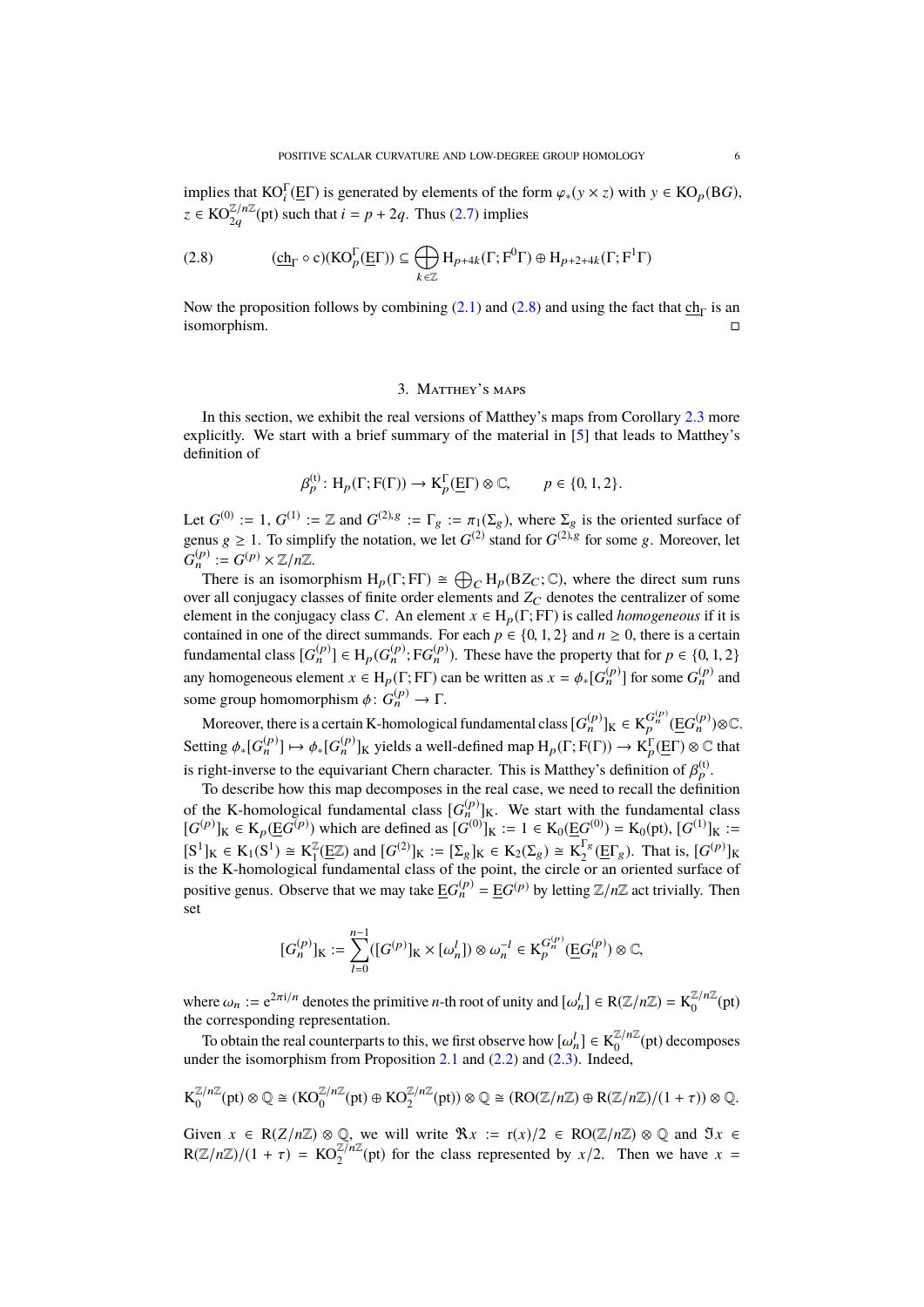$c(\mathfrak{R} x + \mathfrak{I} x)$ . We define

$$
[G_n^{(p)}]_{KO}^0 := \sum_{l=0}^{n-1} ([G^{(p)}]_{KO} \times \mathfrak{R}[\omega_n^l]) \otimes \omega_n^{-l} \in KO_p^{G_n^{(p)}}(\underline{E}G_n^{(p)}) \otimes \mathbb{C},
$$
  
(3.1) 
$$
[G_n^{(p)}]_{KO}^1 := \sum_{l=0}^{n-1} ([G^{(p)}]_{KO} \times \mathfrak{I}[\omega_n^l]) \otimes \omega_n^{-l} \in KO_{p+2}^{G_n^{(p)}}(\underline{E}G_n^{(p)}) \otimes \mathbb{C}.
$$

<span id="page-6-6"></span>Here  $[G^{(p)}]_{\text{KO}}$  denotes the KO-fundamental class of the point, the circle or a surface, respectively. We find that  $[G_n^{(p)}]_K = [G_n^{(p)}]_{KO}^0 \oplus [G_n^{(p)}]_{KO}^1$  under the isomorphism from Proposition [2.1.](#page-3-2) The homological fundamental class also decomposes as  $[G_n^{(p)}] = [G_n^{(p)}]$ <sup>0</sup> ⊕  $[G_n^{(p)}]$ <sup>1</sup> according to  $H_p(G_n^{(p)}; FG_n^{(p)}) = H_p(G_n^{(p)}; F^0G_n^{(p)}) \oplus H_p(G_n^{(p)}; F^1G_n^{(p)})$ . From this discussion we deduce:

<span id="page-6-5"></span>**Proposition 3.1.** *The real versions of Matthey's maps from Corollary* [2.3](#page-3-5) *are given by*

$$
\beta_{p,q}^{(t)}: H_p(\Gamma; \mathcal{F}^q(\Gamma)) \to \mathrm{KO}_{p+2q}^{\Gamma}(\underline{E}\Gamma) \otimes \mathbb{C}, \quad \phi_*[G_n^{(p)}]^q \mapsto \phi_*[G_n^{(p)}]_{\mathrm{KO}}^q
$$

*Remark* 3.2. The element  $[G_n^{(p)}]_{\text{KO}}^0$  can be rewritten as

$$
[G_n^{(p)}]_{\text{KO}}^0 = \sum_{l=0}^{\lfloor \frac{n}{2} \rfloor} ([G^{(p)}]_{\text{KO}} \times \mathfrak{R}[\omega_n^l]) \otimes 2 \cos(2\pi l/n).
$$

A similar equation involving the sine function holds for  $[G_n^{(p)}]_{\text{KO}}^1$ . Thus it would be possible to restrict to real coefficients. However, we shall not use this any further, and continue to keep complex coefficients everywhere.

### 4. Secondary index classes of psc metrics for finite groups

<span id="page-6-0"></span>The proposition below is essentially due to Botvinnik and Gilkey [\[2\]](#page-9-5), albeit formulated in a slightly different way. In the proof, we briefly explain for the convenience of the reader how its statement can be deduced from the result in the literature:

<span id="page-6-4"></span>**Proposition 4.1.** *Let H be a finite group and*  $n \ge 6$ *. Then the*  $\rho$ *-invariant*  $\rho$ :  $P_{n-1}^{\text{spin}}$  $_{n-1}^{spin}$  (B*H*) →  $S_n^{\mathbb{R}}$ n−1 (*H*) *is rationally surjective.*

*Proof.* We only need to consider *n* to be even because the analytic structure group of a finite group rationally vanishes in odd degrees. Let  $n = 4k + 2q$  with  $k \ge 1$  and  $q \in \{0, 1\}$ . Each (virtual) unitary representation  $\pi$  of *H* induces a trace functional tr<sub> $\pi$ </sub>: K<sub>0</sub>(C*H*)  $\to \mathbb{Z}$ . If  $\pi$  is of virtual dimension 0, then  $tr_{\pi}$  extends to a functional  $\eta_{\pi}$ :  $S_{\tau}^{\mathbb{C}}$ <br>version of the analytic structure group, see [4]. By the construct  $_{1}^{\mathbb{C}}(H) \rightarrow \mathbb{R}$  on the complex version of the analytic structure group, see [\[4\]](#page-9-6). By the construction of  $\eta_{\pi}$ , the composition  $\eta_{\pi} \circ \rho$ : P<sup>spin</sup><br>Since finite groups setiaty the Bourn Connec conjecture, the Higgsen

Since finite groups satisfy the Baum–Connes conjecture, the Higson–Roe sequence rationally becomes a short exact sequence:

<span id="page-6-1"></span>(4.1) 
$$
0 \to \mathbb{Q} \to \mathcal{K}_0(\mathbb{C}H) \otimes \mathbb{Q} \to \mathcal{S}_1^{\mathbb{C}}(H) \otimes \mathbb{Q} \to 0.
$$

Let  $R_0(H)$  denote the space of virtual unitary representation of dimension 0. The pairing  $R(H) \otimes \mathbb{Q} \times K_0(\mathbb{C}H) \otimes \mathbb{Q} \to \mathbb{Q}, (\pi, x) \mapsto \text{tr}_{\pi}(x)$  is non-degenerate. We conclude from this and [\(4.1\)](#page-6-1) that the pairing

<span id="page-6-2"></span>(4.2) 
$$
R_0(H) \otimes \mathbb{R} \times S_1^{\mathbb{C}}(H) \otimes \mathbb{R} \to \mathbb{R}, \quad (\pi, x) \mapsto \eta_{\pi}(x)
$$

is also non-degenerate. The complex analytic structure group admits a decomposition  $S_1^{\mathbb{C}}$  $_{1}^{\mathbb{C}}(H)\otimes\mathbb{Q}\cong\mathcal{S}_{1}^{\mathbb{R}}$  $_{1}^{\mathbb{R}}(H) \oplus S_{3}^{\mathbb{R}}$  $\mathbb{R}_{3}^{R}(H)$ ) ⊗ ℚ analogous to Proposition [2.1.](#page-3-2) Applying this to [\(4.2\)](#page-6-2) yields a non-degenerate pairing

<span id="page-6-3"></span>(4.3) 
$$
\mathbf{R}_0^q(H) \otimes \mathbb{R} \times \mathbf{S}_{2q-1}^{\mathbb{R}}(H) \otimes \mathbb{R} \to \mathbb{R}, \quad (\pi, x) \mapsto \eta_{\pi}(x)
$$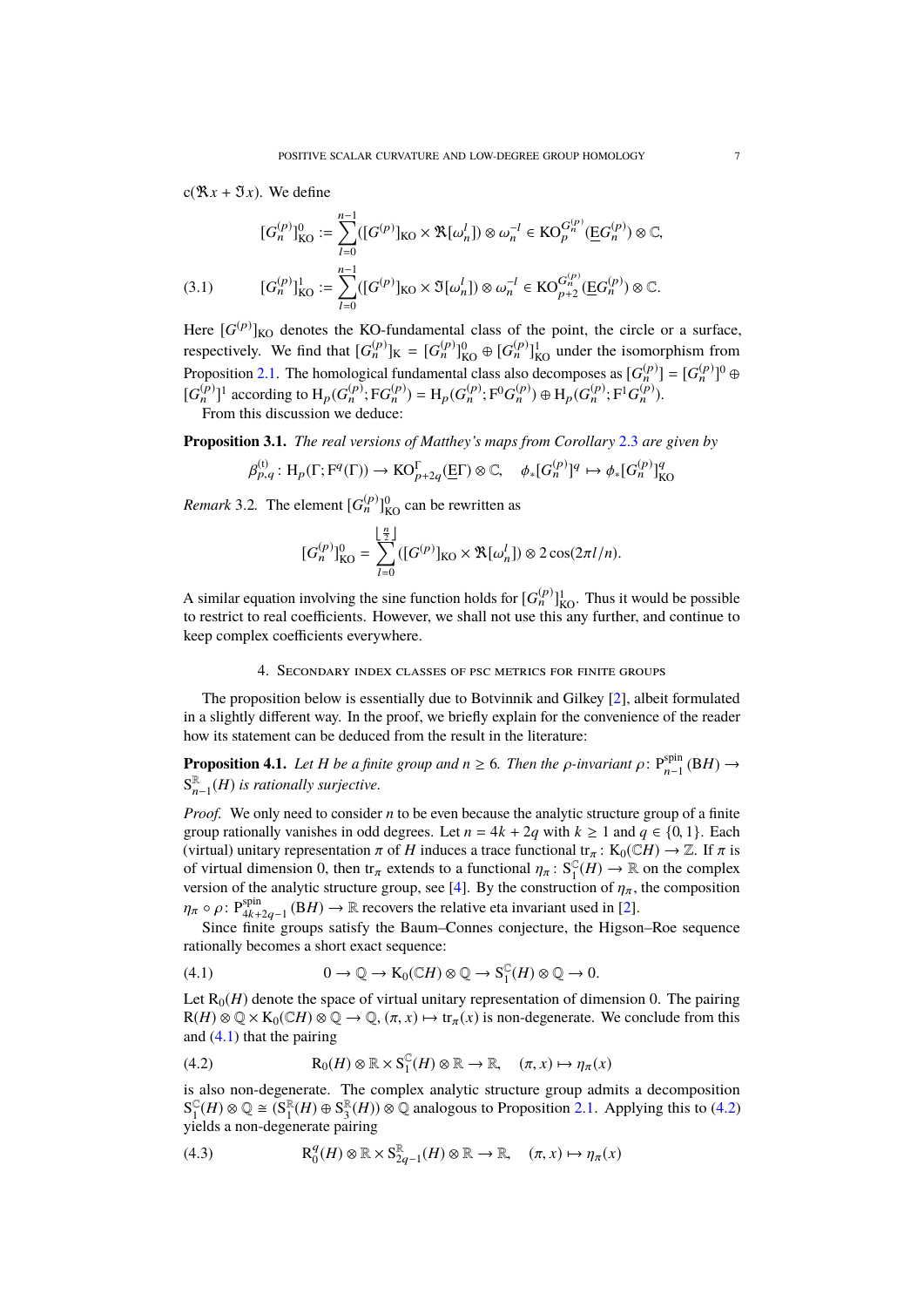for each  $q \in \{0, 1\}$ .

Finally, let  $4k + 2q \ge 6$ . Then [\[2,](#page-9-5) Theorem 2.1] implies that the composition

$$
P_{4k+2q-1}^{\text{spin}}\left(BH\right)\otimes\mathbb{R}\xrightarrow{\rho\otimes\mathbb{R}}S_{2q-1}^{\mathbb{R}}(H)\otimes\mathbb{R}\xrightarrow{\bigoplus_{i}\eta_{\pi_{i}}}\mathbb{R}^{\dim\mathcal{R}_{0}^{q}(H)}
$$

is surjective, where  $(\pi_i)_i$  is a basis of  $\mathbb{R}^q_0$ <br>the latter man in this composition is an  ${}_{0}^{q}(H)$  ⊗ ℝ. Since the pairing [\(4.3\)](#page-6-3) is non-degenerate, the latter map in this composition is an isomorphism. Thus  $\rho \otimes \mathbb{R}$  must be surjective as well. well.  $\Box$ 

<span id="page-7-0"></span>**Corollary 4.2.** Let *H* be a finite group and  $n \ge 6$ . Then the relative index map  $\alpha: \mathsf{R}^{\text{spin}}_n(\mathrm{B} H) \to \mathrm{KO}_n(\mathrm{C}^*_r H)$  *is rationally surjective.* 

*Proof.* Again we only need to consider *n* to be even and let  $n = 4k + 2q \ge 6$ . For a finite group *H*, the groups  $\Omega_l^{\text{spin}}$  $\sum_{l}^{spin}$  (B*H*) and KO<sub>l</sub>(B*H*) are torsion for  $l \neq 0$  mod 4. Moreover,  $\beta$ ⊗ℚ: Ω $_{4k}^{\text{spin}}$ <br>generated by  $_{4k}^{\text{spin}}\left(\mathrm{B}H\right)\otimes\mathbb{Q}\to\mathrm{KO}_0(\mathrm{B}H)\otimes\mathbb{Q}$  is surjective because  $\mathrm{KO}_0(\mathrm{B}H)\otimes\mathbb{Q}\cong\mathrm{KO}_0(\mathrm{pt})\otimes\mathbb{Q}$  is generated by the class represented by any product of Kummer surfaces. By Proposition [4.1,](#page-6-4) the  $\rho$ -invariant  $\rho \otimes \mathbb{Q}$ : P<sup>spin</sup><br>diagram of quast soquences  $\lim_{4k+2q-1}$  (B*H*) → S<sub>2</sub><sup>R</sup><sub>2</sub>  $\mathbb{R}_{2q-1}(H)$  is also surjective. Thus we have a diagram of exact sequences

Ω spin 4k+2q (B*H*) ⊗ Q R spin 4k+2q (B*H*) ⊗ Q P spin 4k+2q−1 (B*H*) ⊗ Q 0 KO2q(B*H*) ⊗ Q KO2q(R*H*) ⊗ Q S R 2q−1 (*H*) ⊗ <sup>Q</sup> <sup>0</sup>, <sup>β</sup>⊗<sup>Q</sup> α⊗<sup>Q</sup> <sup>ρ</sup>⊗<sup>Q</sup>

The *Four Lemma* implies that  $\alpha \otimes \mathbb{Q}$  must be surjective as well.

### 5. Proof of main results

Our main result, Theorem [1.1,](#page-1-0) follows immediately from Proposition [3.1](#page-6-5) and the following lemma.

<span id="page-7-1"></span>**Lemma 5.1.** *For each*  $n \in \mathbb{N}$ *,*  $p \in \{0, 1, 2\}$ *,*  $q \in \{0, 1\}$  *and*  $k ≥ 1$  *with*  $4k+2q ≥ 6$ *, there exists*  $[G_n^{(p)}]_{\text{psc}}^q \in \mathsf{R}_{n+2}^{\text{spin}}$  $\sup_{p+2q+4k} (BG_n^{(p)}) \otimes \mathbb{C}$  *with*  $\alpha([G_n^{(p)}]_{\text{psc}}^q) = \mu([G_n^{(p)}]_{\text{KO}}^q) \in \text{KO}_{2q}(\mathcal{C}_r^*G_n^{(p)}) \otimes \mathbb{C}.$ 

*Proof.* Let

$$
x_{n,l}^q := \begin{cases} \Re[\omega_n^l] & q = 0, \\ \Im[\omega_n^l] & q = 1. \end{cases} \in \mathrm{KO}_{2q}^{\mathbb{Z}/n\mathbb{Z}}(\mathrm{pt}).
$$

By Corollary [4.2,](#page-7-0) we can choose an element  $y_{n,l}^{q,k}$  $a, k \in \mathbb{R}_{2q+1}^{\text{spin}}$  $\sum_{2q+4k}^{\text{spin}} (B\mathbb{Z}/n\mathbb{Z}) \otimes \mathbb{Q}$  such that  $\alpha(y_{n,l}^{q,k})$  $\mu_{n,l}^{q,k}$ ) =  $\mu(x_n^q)$  $\mathcal{L}_{n,l}^{(q)} \in \mathrm{KO}_{2q}(\mathrm{C}_r^*(\mathbb{Z}/n\mathbb{Z})) \otimes \mathbb{Q}$ . Now let  $[G^{(0)}]_{\Omega} := [\mathrm{pt}] \in \Omega_0^{\mathrm{spin}}$  $S_0^{\text{spin}}$  (pt),  $[G^{(1)}]_{\Omega}$  :=  $[S^1] \in \Omega_1^{\text{spin}}$ <sup>spin</sup> (BZ) and  $[G^{(2),g}]_{\Omega} := [\Sigma_g] \in \Omega_2^{\text{spin}}$  $\sum_{2}^{\text{spin}}$  (B $\Gamma_g$ )  $\otimes$  Q. Note that for the latter we need to choose one from the  $2^{2g}$  different spin structures on the oriented surface, but rationally the element  $[\Sigma_g]$  is independent of this choice. Taking direct products yields a map  $\Omega^{\rm spin}_{\scriptscriptstyle I}$  $\lim_{l} (X) \otimes \mathbf{R}_{m}^{\text{spin}}(Y) \stackrel{\times}{\longrightarrow} \mathbf{R}_{l+m}^{\text{spin}}$  $\lim_{l+m} (X \times Y)$ . Using this, we let

$$
[G_n^{(p)}]_{\text{psc}}^q := \sum_{l=0}^{n-1} \left( [G^{(p)}]_{\Omega} \times y_{n,l}^{q,k} \right) \otimes \omega_n^{-l} \in \mathcal{R}_{p+2q+4k}^{\text{spin}} \left( \mathcal{B} G_n^{(p)} \right) \otimes \mathbb{C}. \square
$$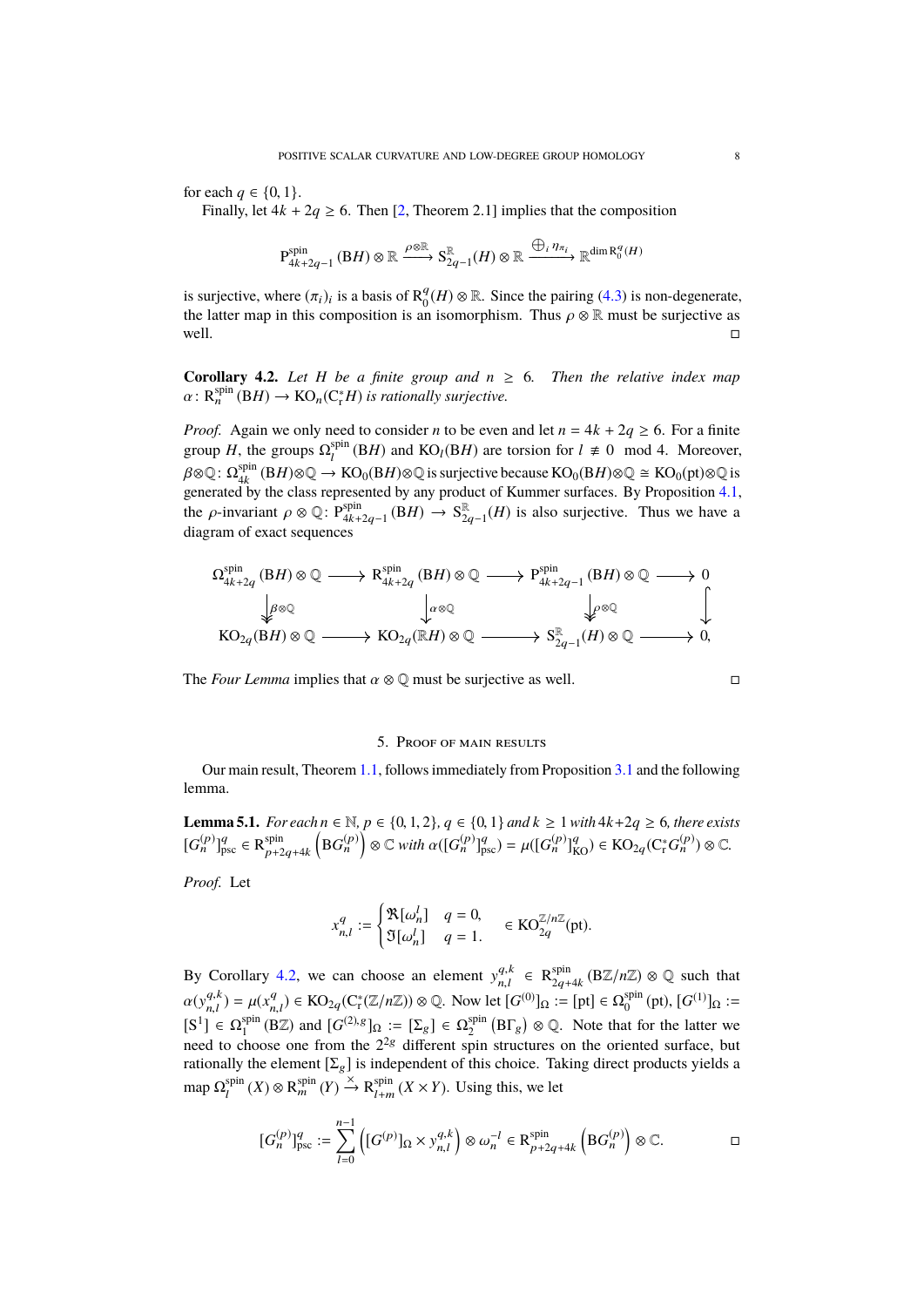*Proof of Theorem* [1.1](#page-1-0)*.* We have the diagram



where by construction of  $\beta_{p,q}^{(t)}$  the outer paths commute. To prove the existence of  $\beta_{p,q,k}^{(psc)}$  $p,q,k$ it suffices to show that the image of  $\mu \otimes \mathbb{C} \circ \beta_{p,q}^{(t)}$  is contained in the image of  $\alpha \otimes \mathbb{C}$ . Proposition [3.1](#page-6-5) implies that the image of  $\beta_{p,q}^{(t)}$  is generated by elements of the form  $\phi_*[G_n^{(p)}]_{\text{KO}}^q$ , where  $[G_n^{(p)}]_{\text{KO}}^q$  is defined in [\(3.1\)](#page-6-6) and  $\phi: G_n^{(p)} \to \Gamma$  is a group homomorphism. Thus it sufices to show that the elements  $\mu(\phi_*[\widetilde{G}_n^{(p)}]_{KO}^q)$  are contained in the image of  $\alpha \otimes \mathbb{Q}$ . Indeed, Lemma [5.1](#page-7-1) states that  $\mu([G_n^{(p)}]_{\text{KO}}^q)$  admits a lift to  $\mathsf{R}_{p+2}^{\text{spin}}$  $_{p+2q+4k}^{\text{spin}}\left(\mathrm{B} G_n^{(p)}\right)$ . By functoriality, we conclude that  $\mu(\phi_*[G_n^{(p)}]_{\rm KO}^q)$  admits a lift to  $\mathsf{R}_{p+2}^{\rm spin}$  $_{p+2q+4k}^{\text{spin}}$  (BT).

*Proof of Corollary* [1.3](#page-2-0). If  $\mu \otimes \mathbb{Q}$  is injective, then  $\beta_p^{(a)} = \mu \otimes \mathbb{C} \circ \beta_p^{(t)}$  maps  $H_p(\Gamma; F\Gamma)$  injectively into K (C<sup>\*</sup>F)  $\otimes \mathbb{C}$ . Thus the diagram in Theorem 1.1 implies that for fixed *n* the injectively into  $K_p(C_r^* \Gamma) \otimes \mathbb{C}$ . Thus the diagram in Theorem [1.1](#page-1-0) implies that for fixed *n* the map

<span id="page-8-0"></span>(5.1) 
$$
\sum_{p+2q+4k=n} \beta_{p,q,k}^{(\text{psc})} : \bigoplus_{p+2q \in n+4\mathbb{Z}} H_p(\Gamma; \mathbf{F}^q \Gamma) \to \mathbf{R}_n^{\text{spin}}(\mathbf{B} \Gamma) \otimes \mathbb{C}
$$

must be injective too (with *p*, *q*, *k* ranging over {0, 1, 2}, {0, 1},  $\mathbb{Z}$ , respectively). Unpacking this vields the table in the statement of Corollary 1.3. this yields the table in the statement of Corollary [1.3.](#page-2-0)

*Proof of Corollary* [1.4](#page-2-1). The image in  $K_p^{\Gamma}(\underline{E}\Gamma) \otimes \mathbb{C}$  of the restriction of  $\beta_p^{\text{(t)}}$  to  $H_p(\Gamma; F_0^0 \Gamma \oplus \Gamma)$ .  $F^1 \Gamma$ ) intersects trivially with the image of  $K_p(B \Gamma) \otimes \mathbb{C} \hookrightarrow K_p^{\Gamma}(\underline{E} \Gamma) \otimes \mathbb{C}$ . This follows from the decomposition of the handicrafted Chern character based on the Shapiro isomorphism the decomposition of the handicrafted Chern character based on the Shapiro isomorphism, see [\[5,](#page-9-11) Theorem 1.4]. Thus the injectivity of  $(5.1)$  together with a diagram chase involving [\(1.1\)](#page-0-0) implies that

$$
\sum_{p+2q+4k=n} \partial \circ \beta_{p,q,k}^{(\text{psc})} : \bigoplus_{p+2q \in n+4\mathbb{Z}} H_p(\Gamma; \mathcal{F}_0^q \Gamma) \to P_{n-1}^{\text{spin}}(\text{B}\Gamma) \otimes \mathbb{C}
$$

must be injective as well, where we use the convention  $F_0^1 \Gamma := F^1 \Gamma$ .

*Proof of Corollary* [1.5](#page-2-2)*.* If the rational homological dimension of Γ is at most 2, then the map

$$
\sum_{p+2q \in n+4\mathbb{Z}} \beta_{p,q}^{(t)} : \bigoplus_{p+2q \in n+4\mathbb{Z}} H_p(\Gamma; \mathrm{FT}^q) \to \mathrm{KO}_n^{\Gamma}(\underline{\mathrm{E}}\Gamma) \otimes \mathbb{C}
$$

is the inverse to the Chern character. In particular, it is surjective. If the rational Baum– Connes assembly map  $\mu \otimes \mathbb{Q}$  is also surjective, then this implies that

$$
\sum_{p+2q\in n+4\mathbb{Z}}\beta_{p,q}^{(a)}=\mu\otimes\mathbb{C}\circ\sum_{p+2q\in n+4\mathbb{Z}}\beta_{p,q}^{(t)}:\bigoplus_{p+2q\in n+4\mathbb{Z}}\mathrm{H}_p(\Gamma;\mathrm{FT}^q)\to\mathrm{KO}_n(\mathrm{C}_\mathrm{r}^*\Gamma)\otimes\mathbb{C}
$$

is surjective too. Theorem [1.1](#page-1-0) implies that for  $n \ge 7$ , the image of  $\beta_{p,q}^{(a)}$  is contained in the image of  $\alpha \otimes \mathbb{C}$  which proves surjectivity of  $\alpha \otimes \mathbb{C}$  and thus of  $\alpha \otimes \mathbb{C}$ image of  $\alpha \otimes \mathbb{C}$ , which proves surjectivity of  $\alpha \otimes \mathbb{C}$  and thus of  $\alpha \otimes \mathbb{Q}$ .

If  $\mu \otimes \mathbb{Q}$  is injective, then  $\nu \otimes \mathbb{Q}$  is injective and by exactness the boundary map  $\partial \otimes \mathbb{Q} : KO_n(\mathbb{C}_r^*\Gamma) \otimes \mathbb{Q} \to S_n^{\mathbb{R}}$ <br> $\partial \otimes \mathbb{Q}$  if  $\mu \otimes \mathbb{Q}$  is an isomorph  $\mathbb{R}_{n-1}(\Gamma) \otimes \mathbb{Q}$  is surjective. Hence the surjectivity statement for  $\rho \otimes \mathbb{Q}$  if  $\mu \otimes \mathbb{Q}$  is an isomorphism follows from surjectivity of  $\alpha \otimes \mathbb{Q}$  and commutativity of the diagram (1.1) the diagram  $(1.1)$ .